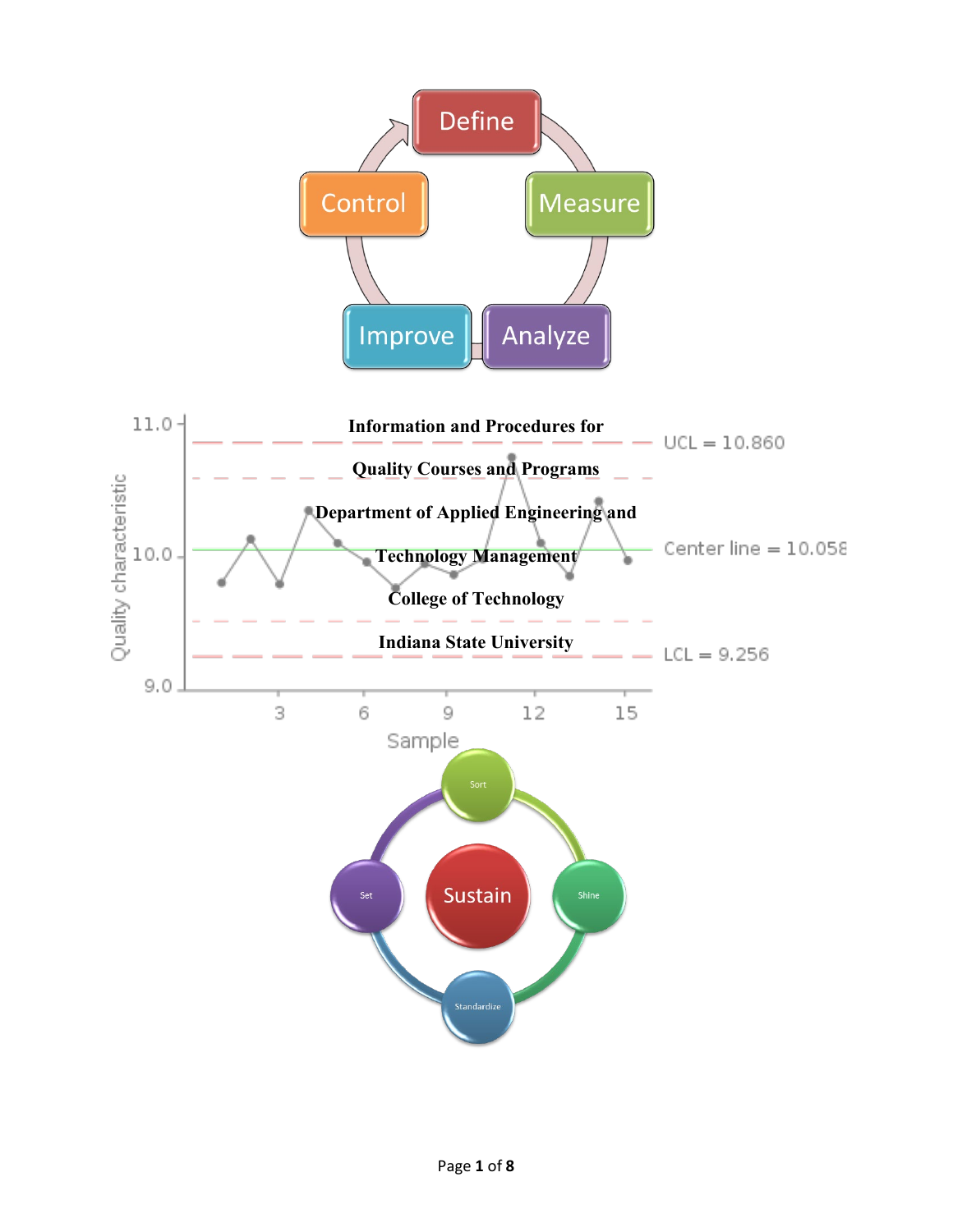# **What is Quality?**

- Quality is not merely something we care about when we order a sandwich or get the oil changed in our car. Quality is an academic discipline and a profession. Quality is a vital function in every organization. Construction, manufacturing, banking, and healthcare industries; education; religious and social organizations; the government; and other institutions are all interested in quality. Large or small, product- or service-related, the supplier or the consumer, everyone is involved with quality.
- Employment related to quality is growing faster than most other professions. The American Society for Quality (ASQ) has over 70,000 members. Approximately 18,000 individuals sit for an ASQ certification each year. There are numerous quality certifications, e.g., Manager of Quality, Quality Engineer, Quality Process Analyst, Reliability Engineer, and Six Sigma Black Belt. The Green Belt certification is the #1 quality certification in the world.

Quality managers, engineers, and trainers typically earn over \$84K per year. Following is a list of average salaries for quality professionals with a BS degree.

- Process Analyst—\$89K
- Green Belt—\$107K
- Reliability Engineer—\$111K
- Quality Engineer—\$118K
- Master Black Belt—\$131K
- Quality Manager—\$131K

One of the most important areas of quality is the problem solving and improvement technique known as Six Sigma (SS). Using assertive martial arts metaphors, SS has Yellow Belts, Green Belts, Black Belts, and Master Black Belts to define (D) problems and opportunities. Measurement  $(M)$  and analysis  $(A)$  are then used to improve  $(I)$  and control  $(C)$  the product, service, or process. The DMAIC process is used in organizations world-wide to improve design, production, customer service, marketing, transportation, and many other functions.

# **What is Lean Six Sigma (LSS)?**

- Lean is a set of techniques to improve productivity and efficiency. One could say that *quality* is about doing things correctly. *Lean* is about doing the correct things. Obviously, doing correct things correctly helps satisfy customers while fulfilling an organizaton's mission with minimum cost.
- Lean focuses on reducing costs, time, materials, and all sorts of waste, while being safe and adding value to products and services. Professions and salaries related to Lean are increasing. Daycares, contractors, physicians, restaurants, schools, and others want to increase value, quality, and safety while reducing costs, accidents, complaints, and waste.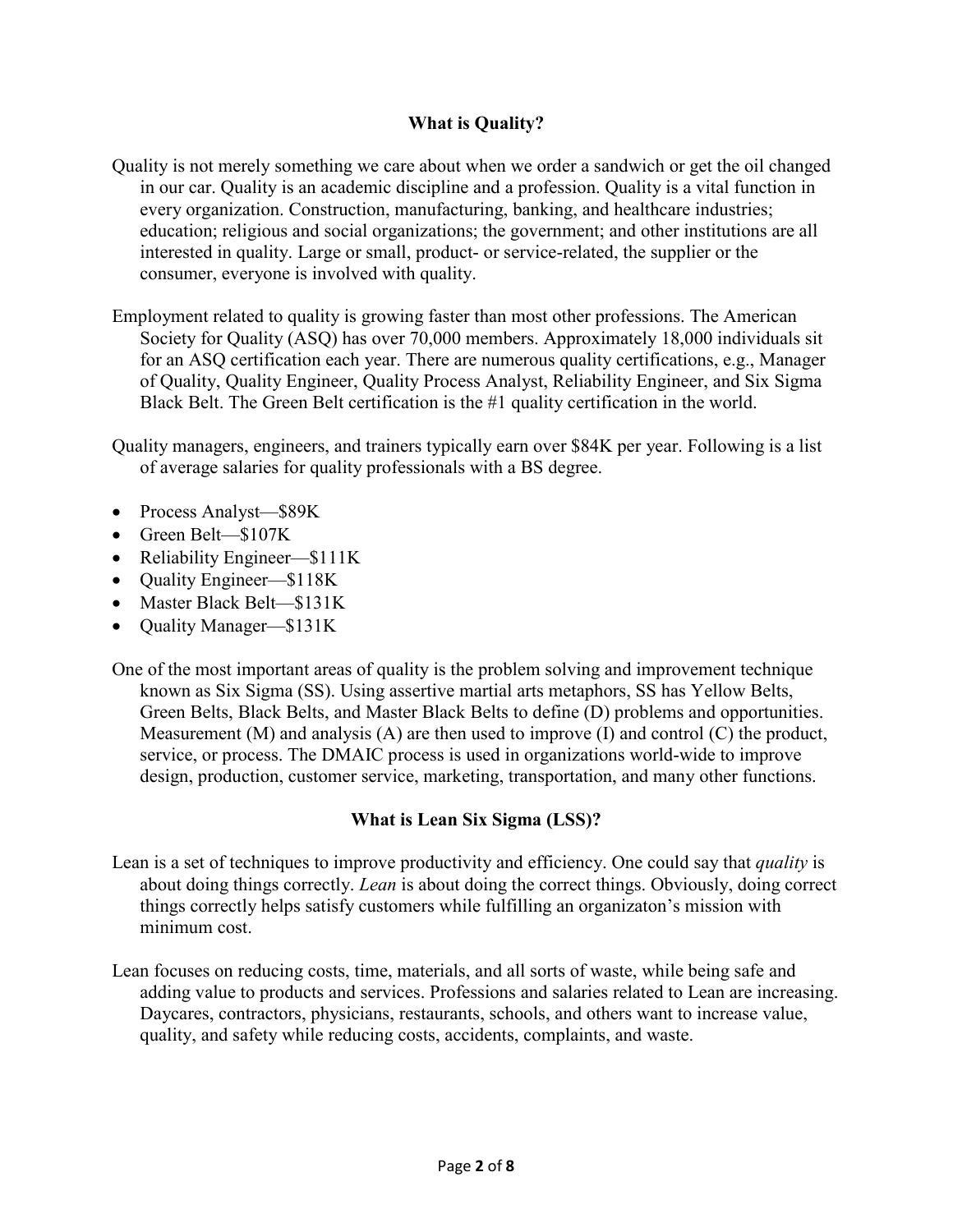- The Society of Manufacturing Engineers (SME) awards the most highly recognized and valuable certifications in Lean (the Bronze, Silver, and Gold levels). Though focused on industry in general, SME's Lean certifications are applicable to every organization.
- In essence, LSS is a partnering of Lean and Six Sigma. LSS principles and techniques are meant to ensure that necessary things (and only necessary things) are being done and being done correctly. Dr. Hayden says that LSS is about *doing right things right*.
- Though Lean and quality have been historically pioneered and developed by production industries—other sectors, from education to entertainment, use LSS.

# **Quality Courses**

Following is a list of courses offered by the Applied Engineering and Technology Management (AETM) Department which specifically focus on quality. Though certain quality courses are required by various programs, students take quality courses because knowing about quality is good for any profession.

# **Table 1. Quality Courses in the AETM Department.**

| Course                                                                                                                                             | $\text{Closes}^1$ ASQ<br>Certification | Prerequisites                                                         |
|----------------------------------------------------------------------------------------------------------------------------------------------------|----------------------------------------|-----------------------------------------------------------------------|
| ET 361 Quality Systems and Tools - Introductory<br>philosophy, applications, and qualitative and<br>quantitative methods for quality.              | Process Analyst                        | <b>MATH 115</b>                                                       |
| ET $4/561$ Lean Six Sigma – The integration of quality<br>(especially the DMAIC process) and Lean. Includes<br>a SS project.*                      | <b>Yellow Belt</b>                     | ET 361                                                                |
| ET 4/563 Six Sigma Green Belt - Includes a SS project.<br><i>*Two projects are required for Black Belt</i><br>Certification.                       | Green Belt                             | ET 361 and<br><b>MATH 241 -</b><br>Principles of<br><b>Statistics</b> |
| ET 665 Quality Standards Leadership - Management<br>and leadership activities related to evaluating,<br>creating, and promoting quality standards. | Quality<br>Manager                     | One graduate-level<br>course in<br>quality                            |
| ET 669 Quality Seminar - Philosophy, current research,<br>and trends in quality.                                                                   | Quality<br>Manager                     | Two graduate-<br>level courses in<br>quality                          |
| ET 611 Experimental Design and Analysis - Design and<br>analysis of experiments (DOE) applied to quality.                                          | Quality<br>Engineeer                   | ET 607                                                                |

<span id="page-2-0"></span> $1$  This does not imply and exact match. A credit-bearing university course goes beyond any ASQ certification and does not have the narrow focus of practice for an exam.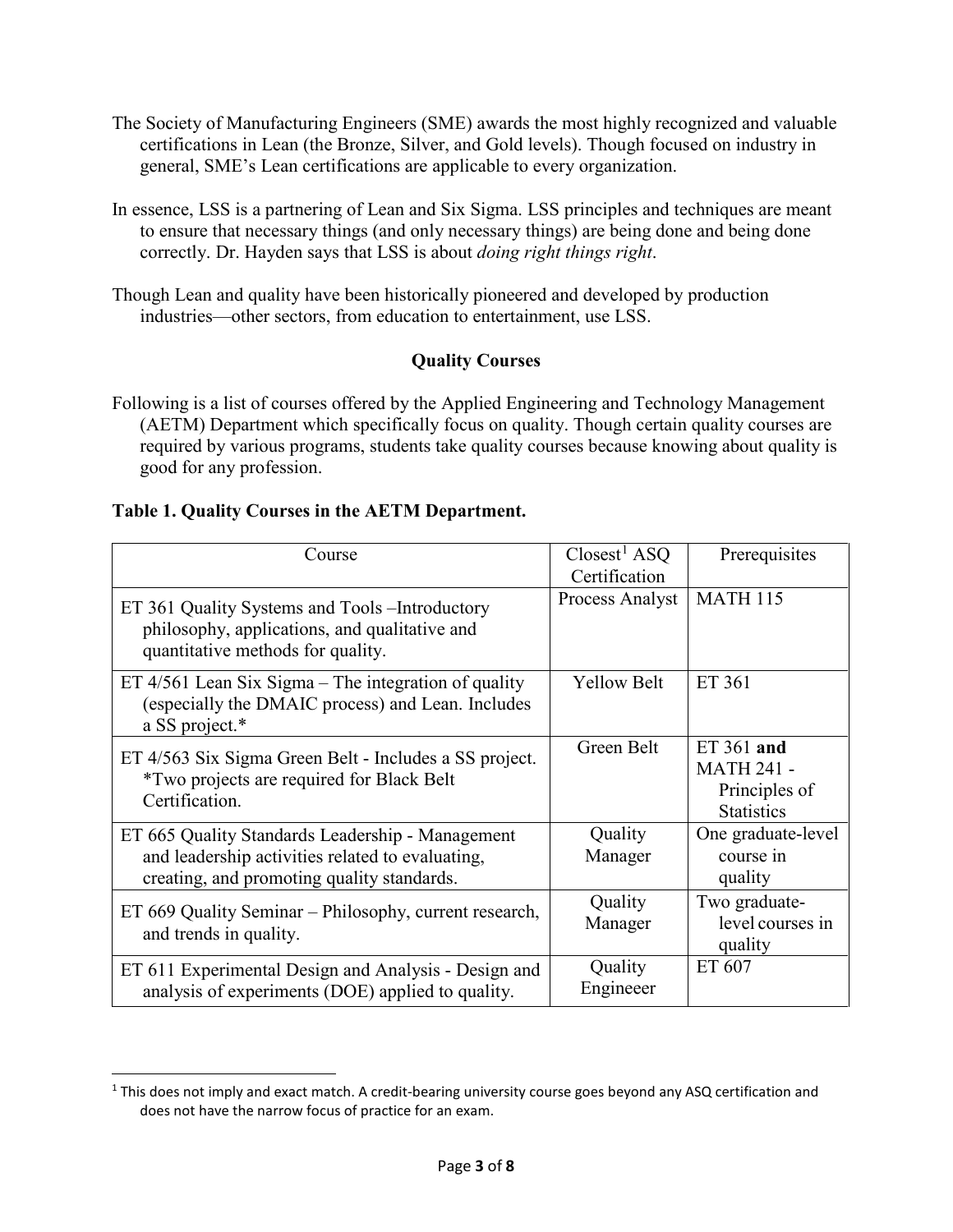| ET 612 Reliability, Maintainability, and Serviceability | Reliability | ET 607 |
|---------------------------------------------------------|-------------|--------|
| - Design and planning to determine and predict the      | Engineer    |        |
| reliability and availability of products, components,   |             |        |
| and systems.                                            |             |        |

## **Quality Programs**

You can take alacart courses in quality. Minors, certificates, and specializations are especially prominent on transcripts and identify specific academic preperation.

- **Certificate in Lean Six Sigma (LSS).** This is a 12-hour (four course) credit-bearing certificate open to any degree- or non-degree seeking student (at any level, BS through PhD). The certificate is a type of *degree* (similar to a BS, MS, or PhD diploma). The credits earned in this certificate can be transferred to other programs at ISU and other institutions. The certificate is available at a distance. Some of the courses can be taken as graduate courses if the student qualifies for graduate admission.
- **BS Minor in Lean Six Sigma.** This is a 18-hour minor which can be paired with any major on campus. This minor is available at a distance. The College of Technology has BS majors in engineering technology and other fields, e.g., Automotive, Electronics, Manufacturing, Mechanical, Packaging, and many more. The LSS Certificate or Minor is a good pairing with those degrees and others across campus.
- **MS focus on Quality.** The MS in Technology Management (MSTM) has a 3-course block of advisor-approved electives that can focus on quality. All MSTM quality courses are available at a distance.
- **PhD Specialization in Quality.** The PhD in Technology Management (PhD TM) has a Quality specialization. For the Quality or other specializations (Construction, Digital Communications, Human Resource Development, and Manufacturing), one or more elective courses could be in quality. The coursework is offered by a consortium of faculty members from the College of Technology and peer institutions. Except for two one-week residency visits to ISU, the program is offered completely at a distance.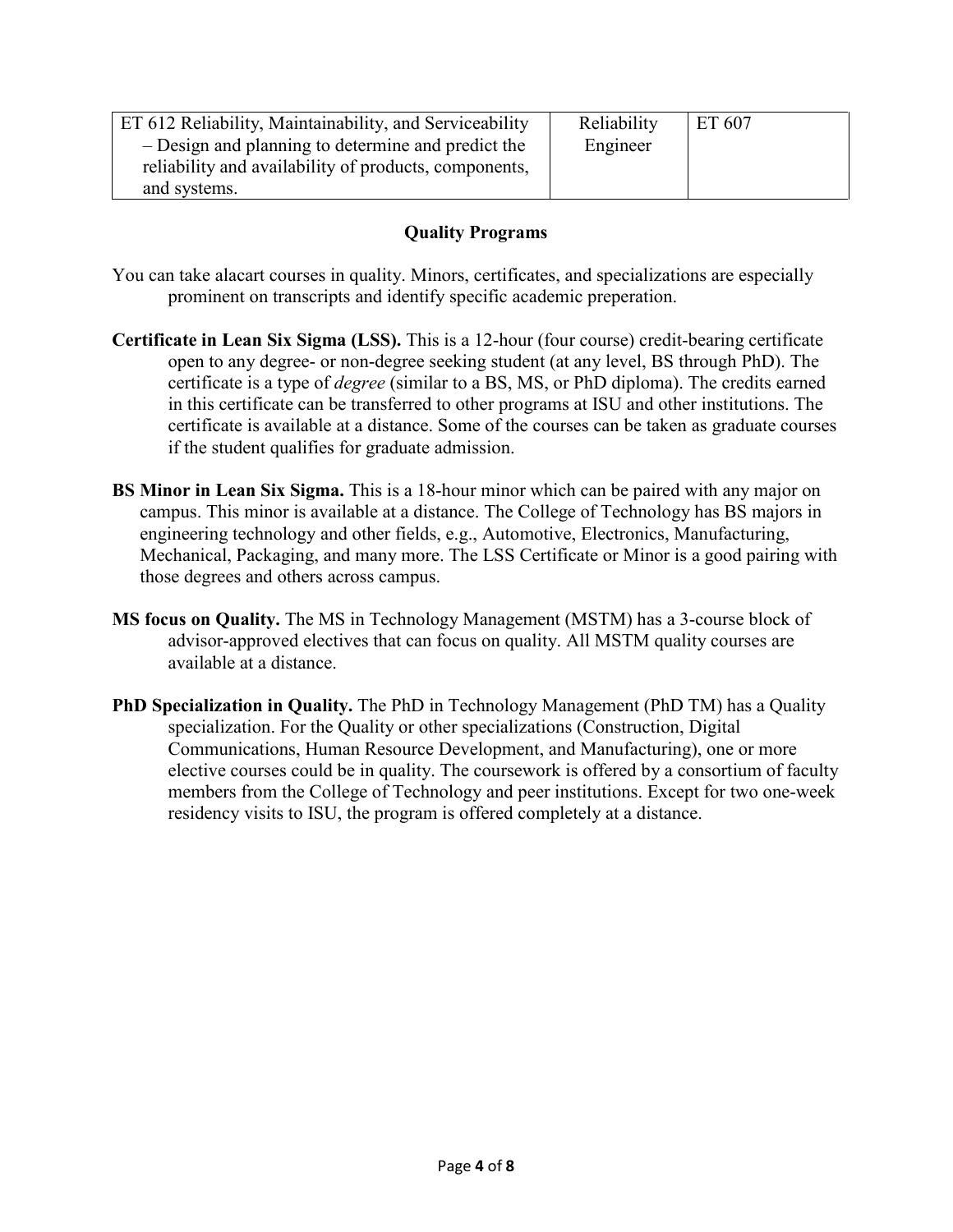| Courses                      | <b>LSS</b><br>Certificate <sup>2</sup> | <b>LSS BS</b><br>Minor <sup>1</sup> | <b>MSTM Quality</b><br>Course <sup>3</sup> | <b>PhDTM</b> Quality<br>Specialization <sup>4</sup> | <b>Typical Scheduling</b><br>(check actual schedule) |
|------------------------------|----------------------------------------|-------------------------------------|--------------------------------------------|-----------------------------------------------------|------------------------------------------------------|
| ET 361 Quality Systems and   | X                                      | X                                   |                                            |                                                     | Summer and Fall via web.                             |
| Tools                        |                                        |                                     |                                            |                                                     | Every Spring on campus.                              |
| MFG 374 Lean Manufacturing   | X                                      | X                                   |                                            |                                                     | Fall via web.                                        |
| <b>Systems</b>               |                                        |                                     |                                            |                                                     |                                                      |
| MFG 4/571 Production         | X                                      | X                                   |                                            |                                                     | Spring via web and on                                |
| Planning & Control           |                                        |                                     |                                            |                                                     | campus.                                              |
| ET 4/561 Lean Six Sigma      | X                                      | X                                   | X                                          |                                                     | Every Fall via web.                                  |
|                              |                                        | X                                   |                                            |                                                     | Every Fall, Spring &                                 |
| <b>MATH 241</b>              |                                        |                                     |                                            |                                                     | Summer via web and on                                |
|                              |                                        |                                     |                                            |                                                     | campus.                                              |
| ET 4/563 Six Sigma Greenbelt |                                        | X                                   | X                                          |                                                     | Every Spring via web.                                |
| ET 611 Experimental Design   |                                        |                                     | X                                          | X                                                   | Spring, even years, via web.                         |
| and Analysis                 |                                        |                                     |                                            |                                                     |                                                      |
| ET 612 Reliability,          |                                        |                                     | X                                          | X                                                   | Fall, even years, via web.                           |
| Maintainability, and         |                                        |                                     |                                            |                                                     |                                                      |
| Serviceability               |                                        |                                     |                                            |                                                     |                                                      |
| ET 665 Quality Standards     |                                        |                                     | X                                          | X                                                   | Fall, odd years, via web.                            |
| Leadership                   |                                        |                                     |                                            |                                                     |                                                      |
| ET 669 Quality Seminar       |                                        |                                     | X                                          | X                                                   | Spring, odd years, via web.                          |

# <span id="page-4-2"></span><span id="page-4-1"></span><span id="page-4-0"></span>**Table 2. Summary of Quality Program Courses and Scheduling.**

 $\overline{\phantom{a}}$ 

 $<sup>2</sup>$  All courses required.</sup>

 $3$  Advisor-approved elective courses.

<sup>&</sup>lt;sup>4</sup> All courses required. Two additional quality courses required and provided by Consortium partner universities. See the PhD website.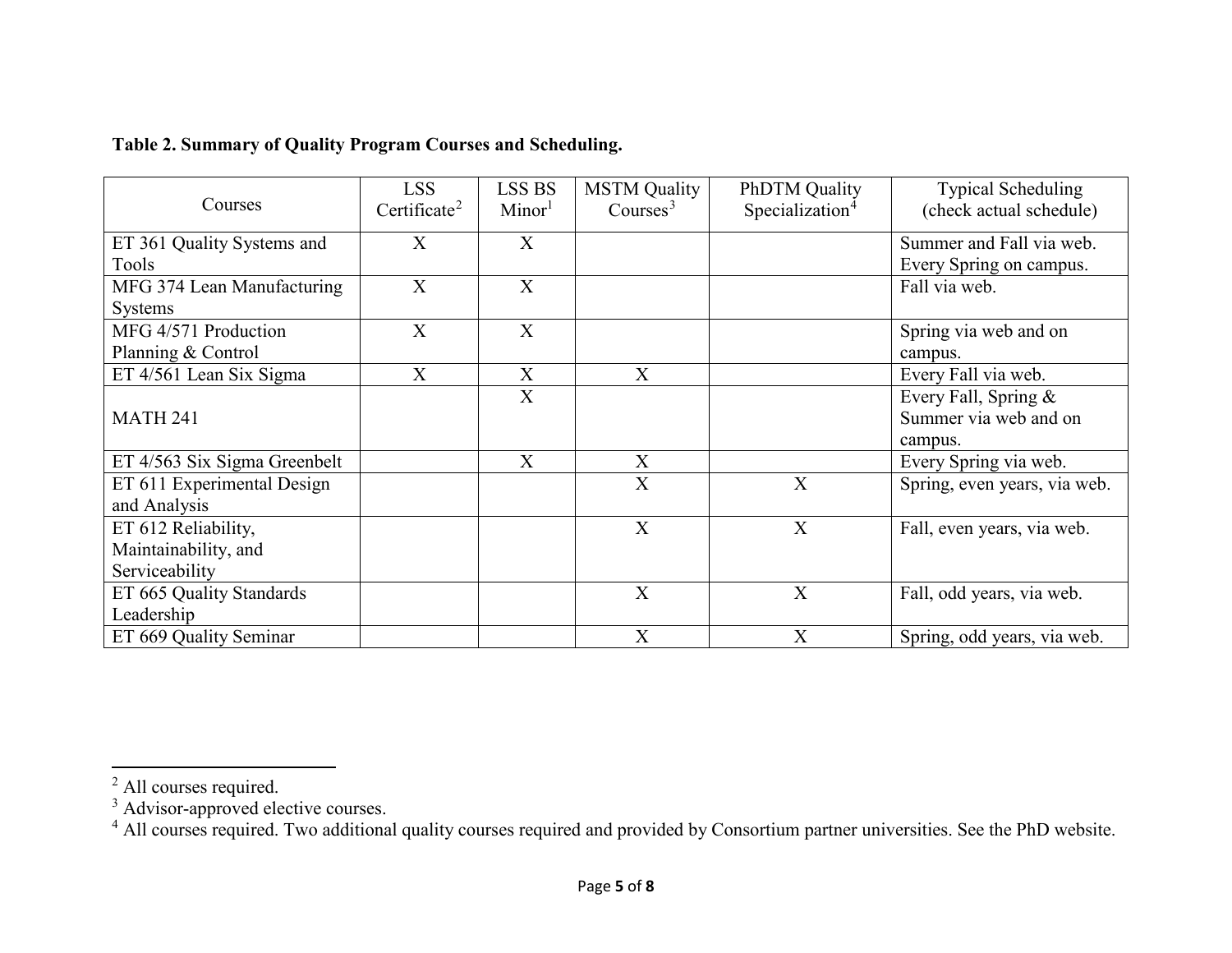#### **Professionalism**

Common characteristics of professionals include the following.

- Possession of specialized knowledge and skills.
- Recognition of expertise by licensure or certification.
- Allegiance to the profession and not merely to oneself, an employer, or clients.
- Adherence to a code of ethics.
- Participation in the applicable professional organization.
- Assisting the advancement and development of the profession.
- On-going development of expertise.
- Transferring expertise to others.
- Service to others based on professional expertise.

You may take a class in quality for many reasons. But let's face it, professors of quality hope you are taking a course or program in quality because you want to be a quality professional or want to further develop as a quality professional. (Why do you think professor, profession, and professional have the same root?) If you take a course and restrict yourself to *checking that class off the list*, it is possible to learn, retain that learning, and enjoy doing so—that is what good students do. However, if you take a course for professional reasons, with the attitude and goals of a professional, you will encompass and surpass what a good student does. If you take the course for professional reasons, the course will not be an item to check off but an integrated part of your professional growth. Even if you are taking your first course in quality, you can be a novice member of the profession. You are strongly encouraged to take a professional view.

#### **Prescription for Professional Success**

- If you desire to be a professional and advance in your profession, you will engage in the activities bulleted above. Following is a prescription for professional growth. You will notice that most of the following are reinforced by assignments in various courses.
	- 1. Join ASQ. Students can join for \$31.
	- 2. Go to professional meetings and participate. Being active in a professional organization leads to a higher starting salary and faster promotions.
	- 3. Do an internship related to quality. Completing an internship leads to a higher starting salary and faster promotions.
	- 4. Take advantage of any opportunity in every course to integrate a course activity with the above bullets and these prescriptions. A course may ask you to measure and analyze data. You should perform that analysis on data related to your job, professional organization, another course, or a project you are working on with a professor or employer. ENG 305T will have writing assignments: write about something that complements your professional activities. If you take the ET 421 R&D class, research and develop something that complements other coursework, the bullets above, and these prescriptions.
	- 5. Form professional relationships; especially, collaborate with faculty members. Get a faculty mentor; maybe, mentor the faculty! Be a colleague and not merely a student. Get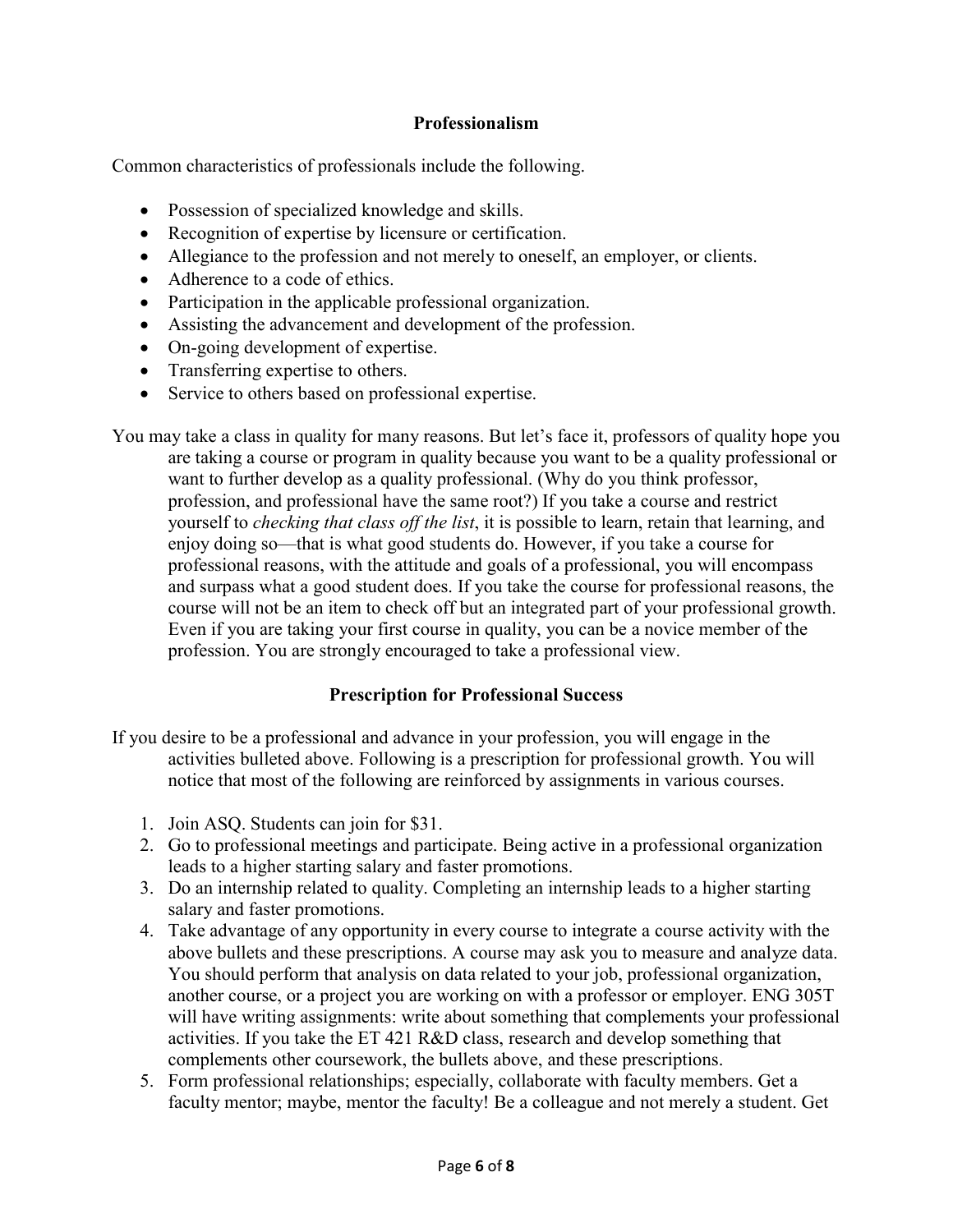involved with professors' research and service activities. If you are a quality professional in industry, have the professor and other students help you with a project. ISU encourages collaboration among students, faculty, and the community—especially research projects. Such collaboration directly supports professionalism and these prescriptions.

- 6. Gain more knowledge. Study more on your own. Go to workshops. The most valuable and recognized enhancements to your knowledge base will be college credit-bearing coursework, especially a formal program, e.g., certificate, minor, major, or specialization.
- 7. Obtain an ASQ certification. If you already have an ASQ certification, keep it current and obtain more certifications.

If you want to be a quality professional, take Dr. Hayden's prescription.

### **Declaring Your Program**

A certification, minor, major, or specialization must be officially declared for it to be stated on your transcript. Declaring a minor or certificate should be done prior to junior standing so that you can schedule course work to graduate on time.

### **Transfer Course Work**

For the LSS Certificate or Minor, one-half of the course work may be transferred from prior institutions or other programs on campus. A transferred course must be substantively the same as the AETM course. Transferred course work must be taken prior to declaring the certification or minor and must be approved by the AETM Department Chair before scheduling your remaining courses so that you can be properly advised.

### **Contacts**

# **LSS Certificate and Minor ASQ and SME Membership**

Dr. Michael A. Hayden: teaches most of the quality, statistics, and research courses in the College, is an officer and Senior member of both ASQ and SME, and holds several ASQ and SME certifications.

AETM Dept. Indiana State University Terre Haute, IN 47809 812 237 3359 [michael.hayden@indstate.edu](mailto:michael.hayden@indstate.edu)

Usually not available when school is not in session. Contact the AETM Department in-between semesters.

**AETM Department Chair** Dr. Randy Peters 812 237 4962 [randy.peters@instate.edu](mailto:randy.peters@instate.edu)